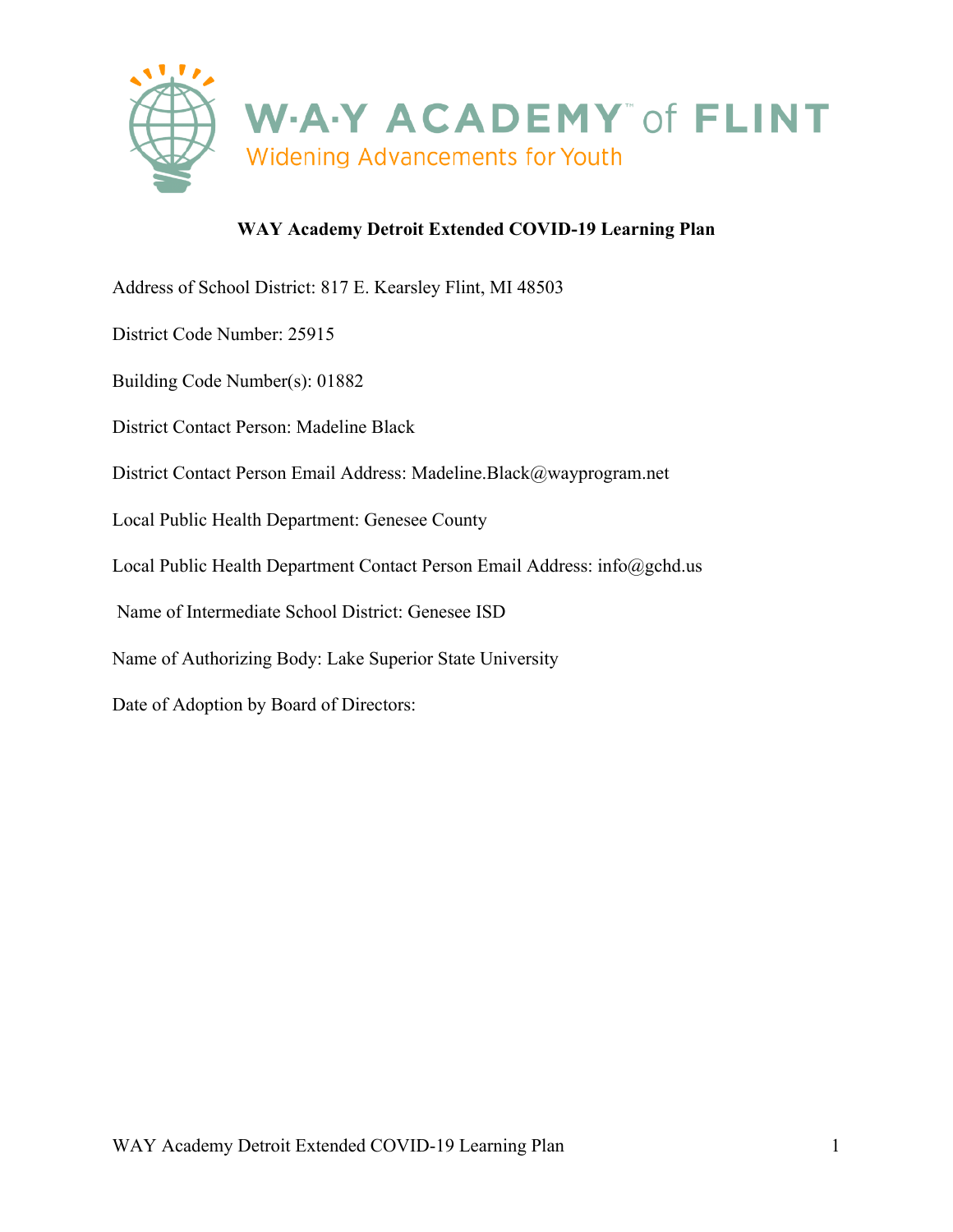

#### **Assurances**

- The Academy will administer an approved benchmark assessment, or local benchmark assessment, or any combination thereof, to all pupils in grades K to 8 to measure proficiency in reading and mathematics within the first nine weeks of the 2020-2021 school year.
- Within thirty days after the approval of its Extended COVID-19 Learning Plan, and every 30 days thereafter, the Academy, at a meeting of its board of directors, will re-confirm how instruction is delivered during the 2020-2021 school year and will solicit public comment, at a public meeting, from the parents or legal guardians enrolled in the Academy.
- If delivering pupil instruction virtually, the Academy will expose each pupil to the academic standards that apply for each pupil's grade level or courses in the same scope and sequence as the Academy had planned for that exposure to occur for in-person instruction.
- If delivering pupil instruction virtually, the Academy will provide pupils with equitable access to technology and the internet necessary to participate in instruction.
- The Academy will ensure that students with disabilities will be provided with equitable access to instruction and accommodation in accordance with applicable state and federal laws, rules and regulations.
- The Academy, in consultation with a local health department, and district employees, will develop guidelines concerning appropriate methods for delivering pupil instruction for the 2020- 2021 school year that are based on local data that are based on key metrics. A determination concerning the method for delivering pupil instruction shall remain at the Academy Board's discretion. Key metrics that the Academy will consider shall include at least all of the following:
	- o COVID-19 Cases or Positive COVID-19 tests
	- o Hospitalizations due to COVID-19
	- o Number of deaths resulting from COVID-19 over a 14-day period
	- o COVID-19 cases for each day for each 1 million individuals
	- o The percentage of positive COVID-19 tests over a 4-week period
	- o Health capacity strength
	- o Testing, tracing, and containment infrastructure with regard to COVID-19
- If the Academy determines that it is safe to provide in-person pupil instruction to pupils, the Academy will prioritize providing in-person pupil instruction to pupils in grades K to 5 who are enrolled in the Academy.
- The Academy will ensure that two (2), 2-way interactions occur between a pupil enrolled in the Academy and the pupil's teacher or at least one (1) of the pupil's teachers during each week of the school year for at least 75% of the pupils enrolled in the Academy. The Academy will publicly announce its weekly interaction rates at each Academy Board meeting where it reconfirms how instruction is being delivered, beginning 30 days after approval of its Extended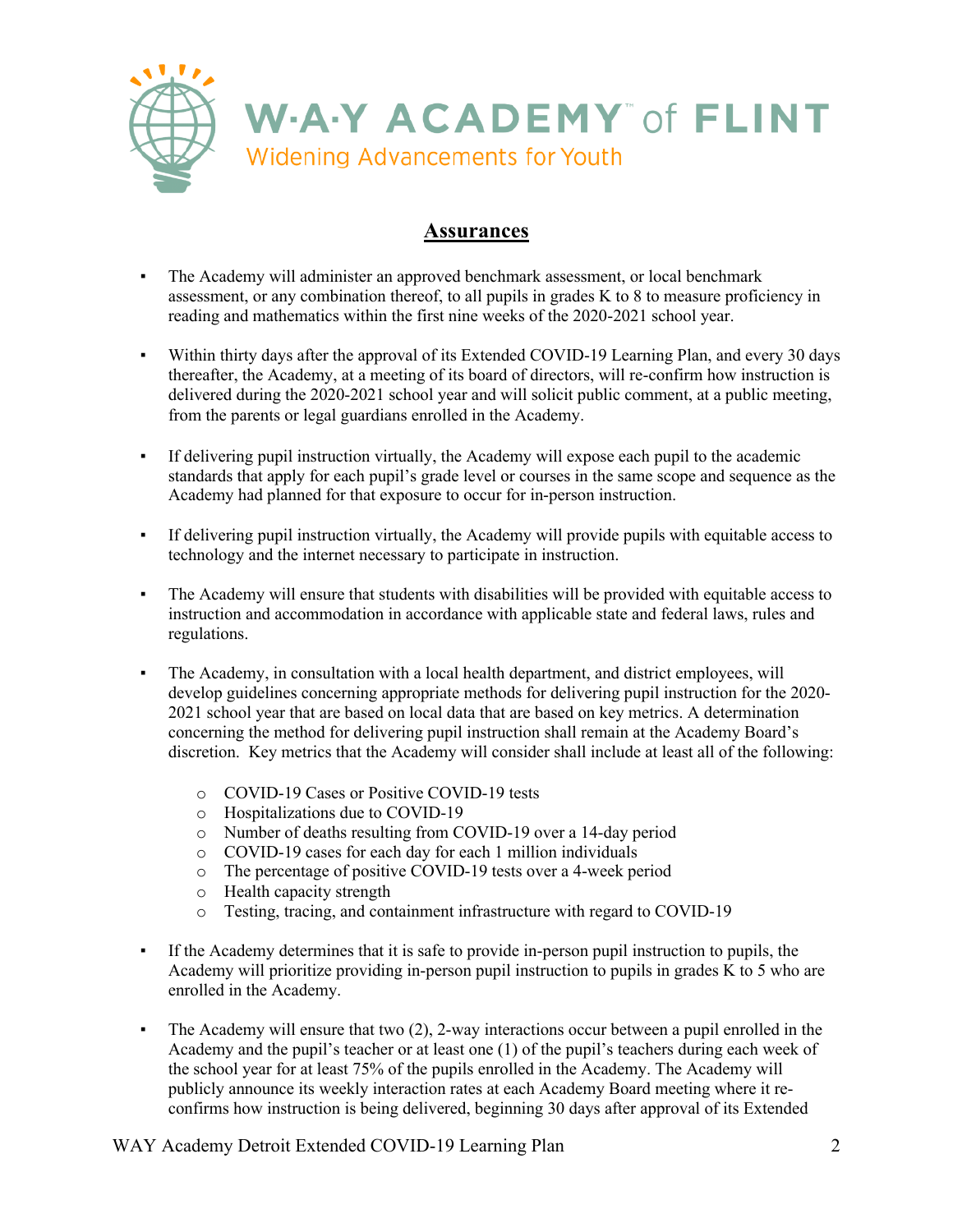

COVID-19 Learning Plan, and every 30 days thereafter. The Academy will make those rates available through the transparency reporting link located on the Academy website each month for the 2020-2021 school year.

▪ The Academy will create and make available on its transparency reporting link located on the Academy's website, a report concerning the progress made in meeting the educational goals contained in its Extended COVID-19 Learning Plan not later than February 1, 2021, for goals its expected would be achieved by the middle of the school year and not later than the last day of school of the 2020-2021 school year for goals the Academy expected would be achieved by the end of the school year.

\_\_\_\_\_\_\_\_\_\_\_\_\_\_\_\_\_\_\_\_\_\_\_\_\_\_\_\_ President of the Board of Directors

Date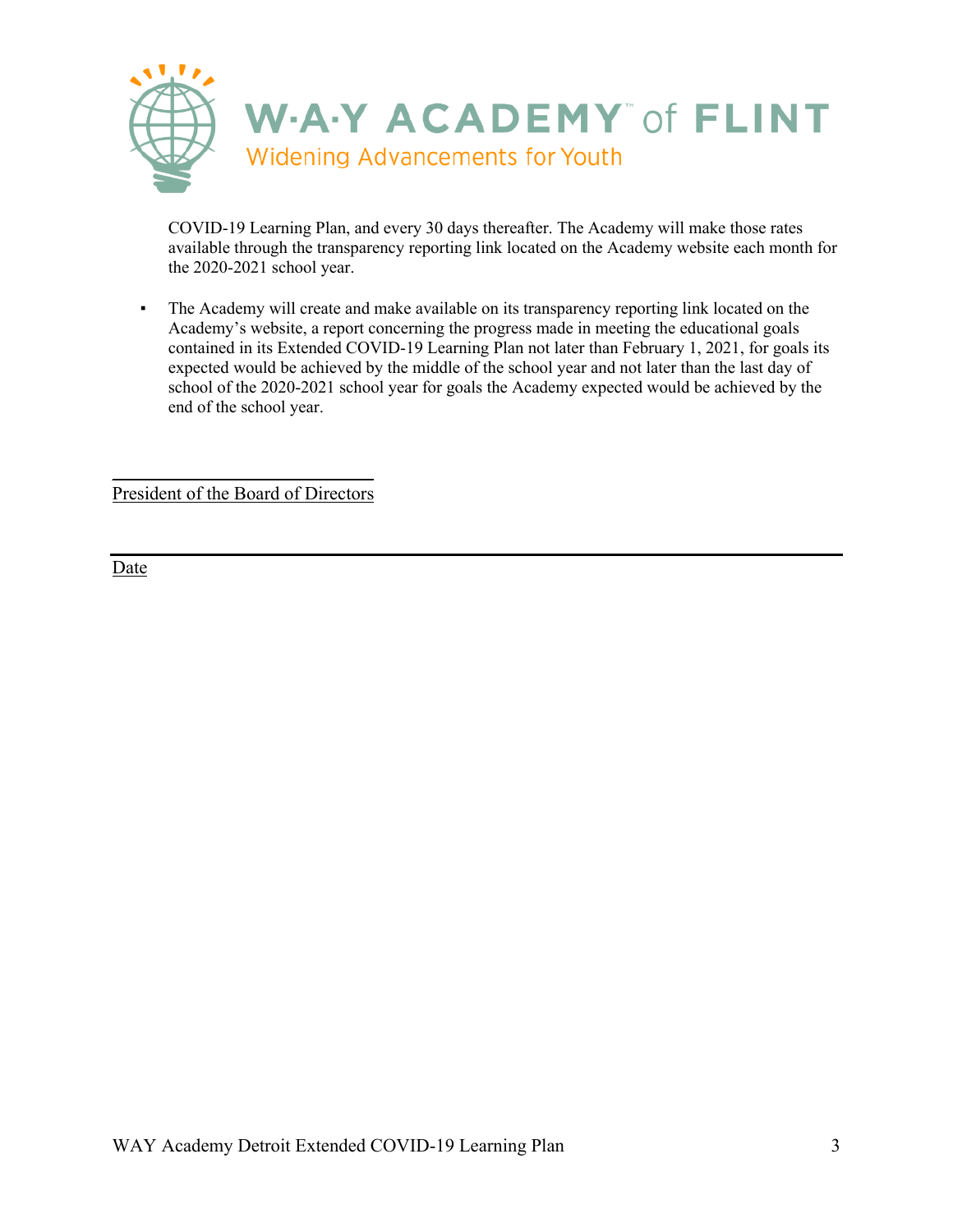

### **Introduction and Overview**

The Extended COVID-19 Leaning Plan is a necessary requirement based on a Mandate by the State of Michigan legislature in response to the COVID-19.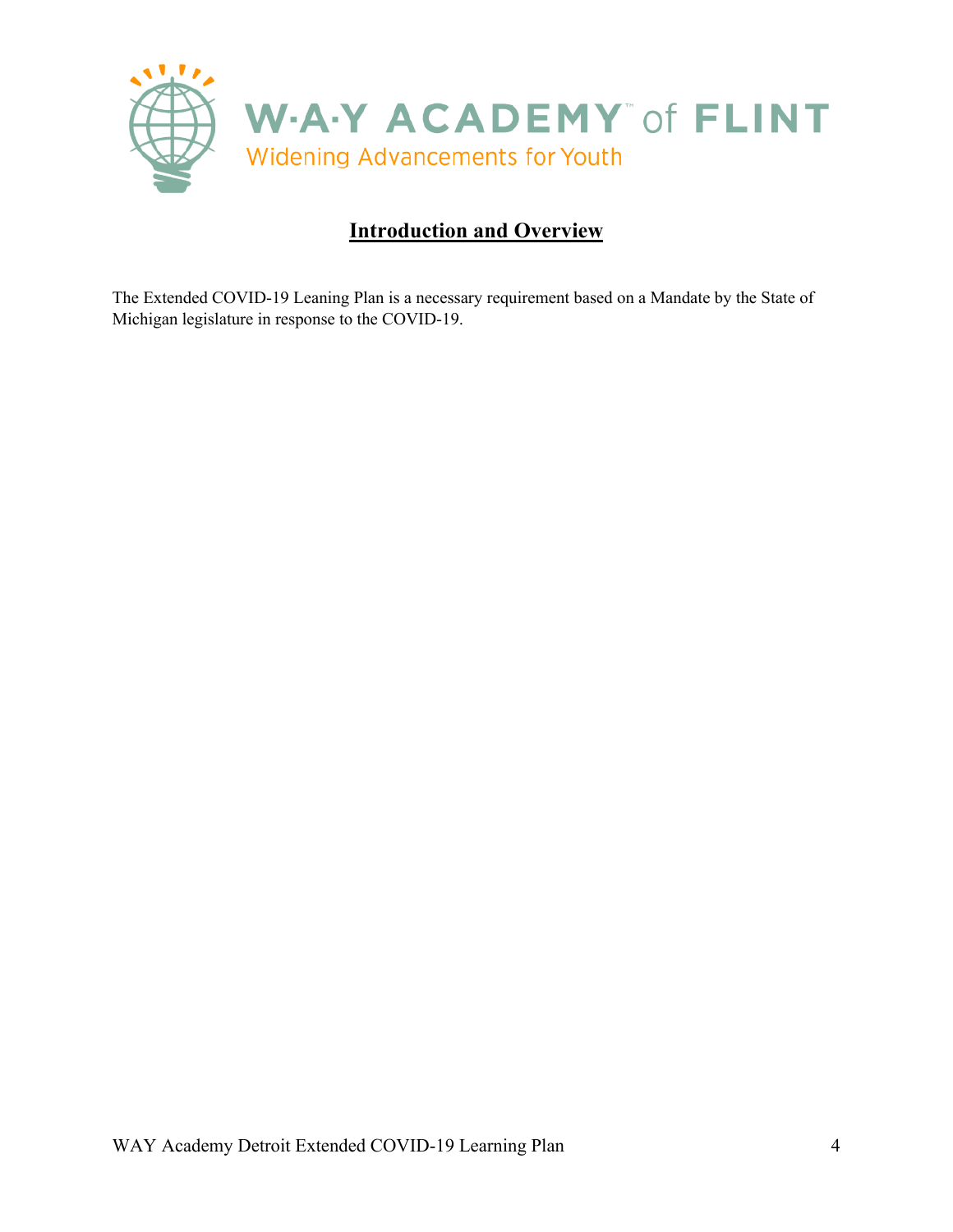

## **Educational Goals**

The Scantron Performance Series will be used for benchmark testing. Scantron has been used and will continue being used to measure student progress. Scantron will be administered within the first nine weeks of school to establish projected and target growth goals. Students will be expected in the winter and spring to meet or surpass projected gain and targeted benchmarks.

Scantron measures whether the student gained as expected compared to his or her peers from Scantron's norm group, or whether he or she is gaining/losing ground. A student's score from the fall testing period determines his or her placement in a grade-level decile, quartile, or overall grade-level ranking based on Scantron's norm research group. The ranking then determines the expected growth (the growth target), based on observed mean gains for that ranking within the norm group.

### **Instructional Delivery & Exposure to Core Content**

Instruction at WAY Academy will be delivered virtually through both synchronous and asynchronous methods. Our academy normally operates under a blended model which calls for students to attend both virtually and physically. The Academy plans to return to our normal blended learning model as safety concerns related to COVID-19 decrease.

Our learning platform HERO has a curriculum that is aligned with state and national standards and provides a scope and sequence that is followed whether students are 100% virtual or blended. Students are provided a full course load and participate in asynchronous and synchronous instruction with teachers and are able to work on courses independently. The learning platform has both communication methods built in. Live chat, email, group chats, phone, text, and video conferencing are used daily with students.

Students submit work via the learning platform, teachers grade submissions and then return award letters to students. Award letters inform parents of student grades on each of the content standards targeted within a lesson or activity. Student progress is immediately viewable on the student HERO dashboard, the dashboard displays a real-time measurement of student progress towards completion of individual courses and graduation requirements. Parents have access to the student dashboard and grades through the HERO parent portal. In addition to the HERO platform, monthly progress reports are mailed home to parents. The reports detail the same information available in the parent portal. In addition, staff communicates with parents via telephone, text messaging, and email.